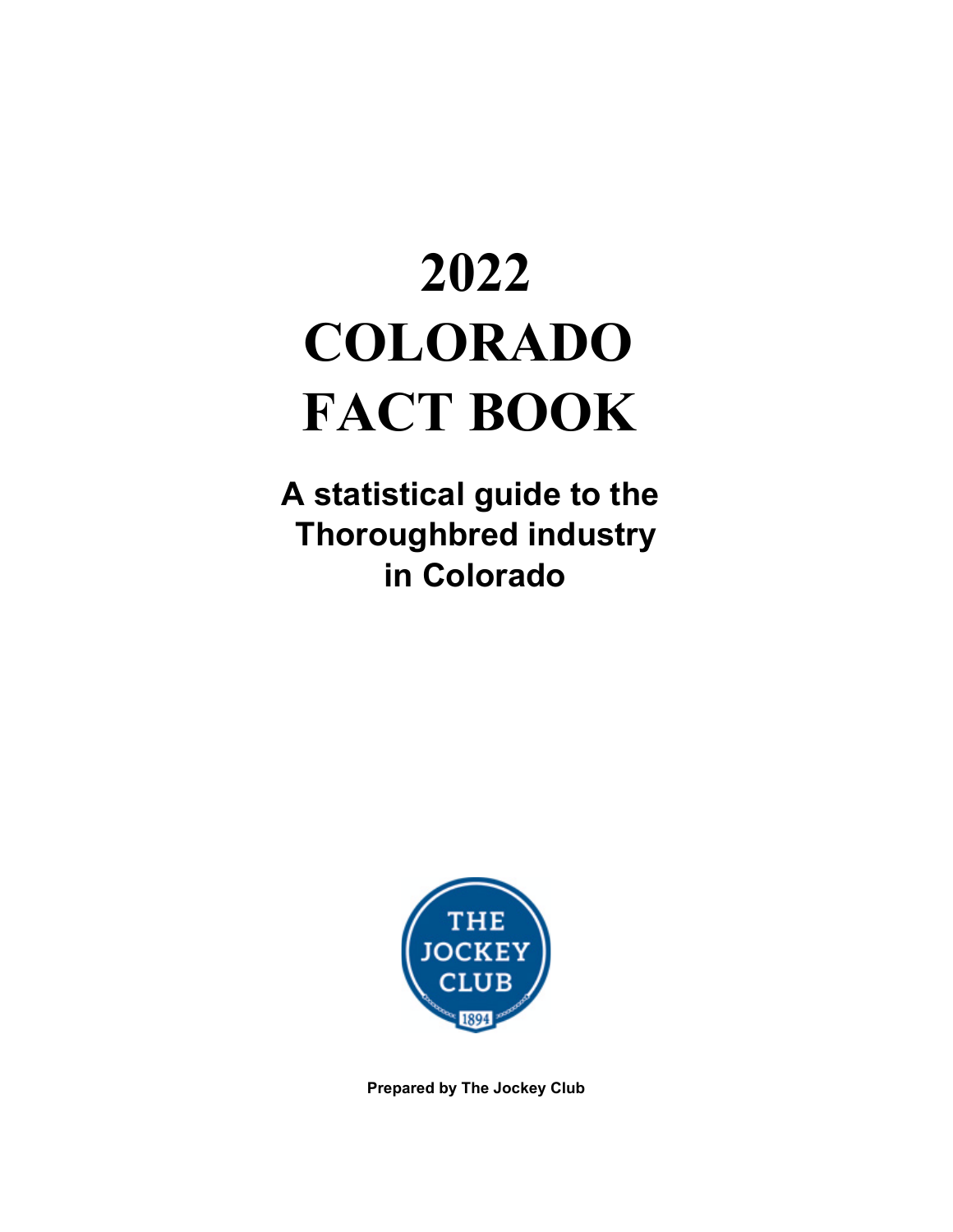#### **Preface**

This report has been compiled as an industry service by The Jockey Club with the intent of shedding some statistical light on the Thoroughbred industry in COLORADO and, in particular, trends that have evolved over the past two decades. It contains sections on breeding, racing and auction sales. Statistics within the breeding section and those pertaining to racing performance by foaling year are updated on a regular basis. Statistics contained herein are provided courtesy of The Jockey Club, The Jockey Club Information Systems Inc. and Equibase Company LLC. Information pertaining to stallions, mares bred and foal crops are maintained in The Jockey Club's pedigree database and reflect information submitted to the Registry by owners and breeders throughout North America as of the date listed on the page. Information pertaining to races, purses, starters, starts and field size are maintained in the Equibase Company database as collected and reported by chartcallers at tracks throughout North America. Information pertaining to the number of weanlings, yearlings and 2-year-olds sold at auction, gross sales, average price and median price are maintained in the equineline.com database of The Jockey Club Information Systems. Since 2005, Canadian purses have been converted to their equivalent amount in U.S. funds.

Many other statistics about the Thoroughbred industry can be found in The Jockey Club's Online Fact Book (jockeyclub.com/factbook.asp). The Jockey Club is dedicated to the improvement of Thoroughbred breeding and racing and serves as the breed registry for North American Thoroughbreds.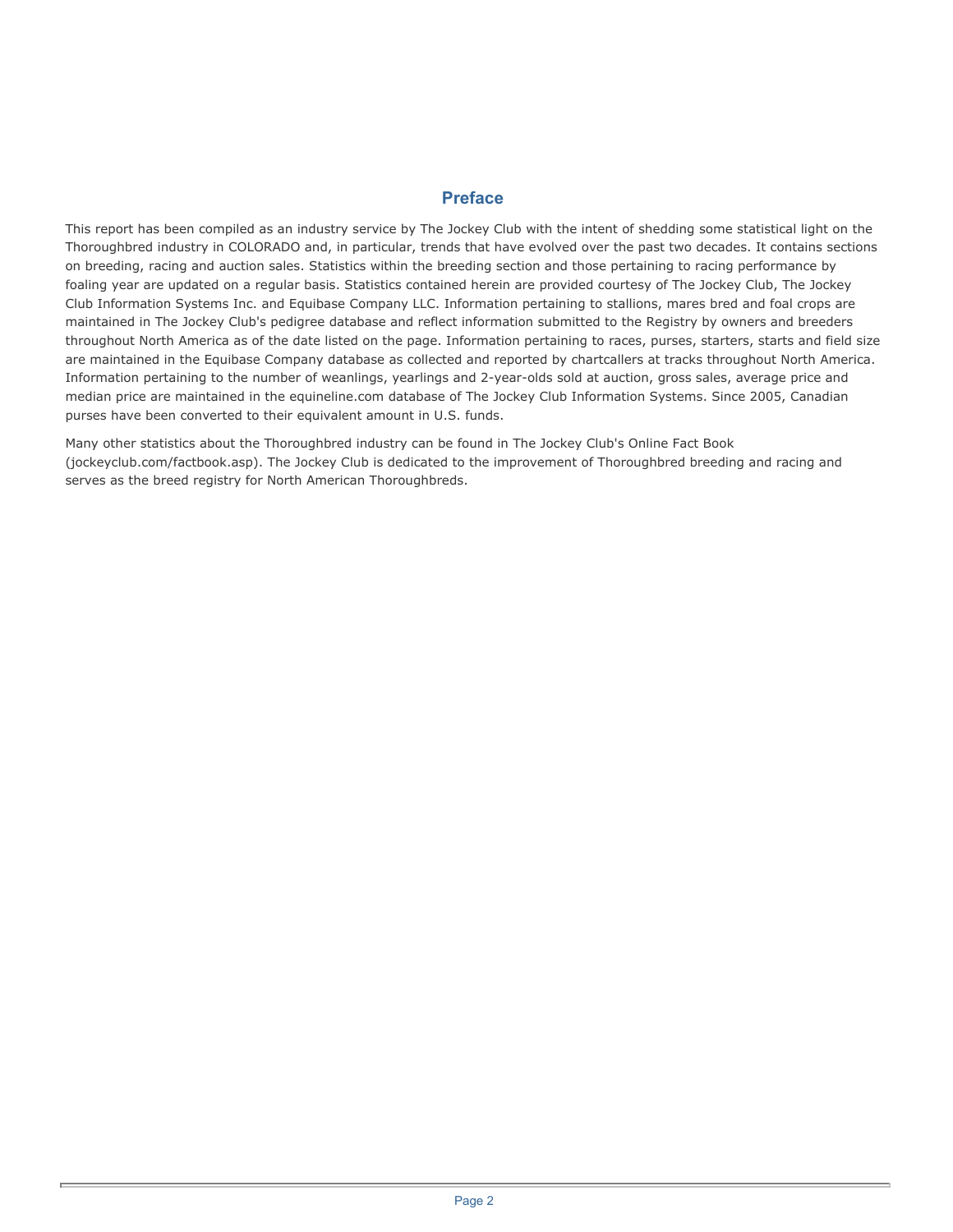#### **Colorado Fact Book - Table of Contents**

#### **Breeding Section**

| Annual Mares Bred to Colorado Stallions           |  |
|---------------------------------------------------|--|
| Annual Colorado Registered Foal Crop              |  |
| Foaling Area of Colorado-Sired Registered Foals   |  |
| Conception Area of Colorado-Bred Registered Foals |  |

#### **Racing Section**

| Colorado Racing Overview                                 |                 |
|----------------------------------------------------------|-----------------|
| Colorado-Bred Racing Statistics by Racing Year           |                 |
| Colorado-Bred Racing Statistics by Foaling Year          | 10.             |
| Colorado-Bred Starters and Starts: In-State/Out-of-State | 11              |
| Percentage of Colorado-Bred Earnings by Racing Area      | 12 <sup>°</sup> |

#### **Sales Section**

| Auction Results for Colorado-Bred Weanlings   | 13 |
|-----------------------------------------------|----|
| Auction Results for Colorado-Bred Yearlings   | 14 |
| Auction Results for Colorado-Bred 2-Year-Olds | 15 |

*Bred (Area Foaled): The term "bred" is sometimes used to describe the location where a foal was born, e.g., Kentucky bred (born in Kentucky) or New York bred (born in New York).* 

Copyright © 2022 The Jockey Club. All rights reserved.

No part of this publication may be reproduced, stored in a retrieval system, or transmitted in any form or by means electronic, mechanical, photographic, magnetic or otherwise, without prior written permission of the publisher.

Data provided or compiled by The Jockey Club generally are accurate, but occasionally errors occur as a result of incorrect data received from others, mistakes in processing, and other causes. Therefore, The Jockey Club makes no representations or warranties, expressed or implied, including those of merchantability, accuracy, timeliness or fitness for a particular purpose as to any matter whatsoever, including, but not limited to, the accuracy of any information, product, program or service furnished hereunder. By using the information, product, program or service furnished hereunder, you accept the information, product, program or service "AS IS." Your use of the information, product, program or service CONTAINED HEREIN is at your own risk and you assume full responsibility and risk of loss resulting from use thereof. THE JOCKEY CLUB SHALL NOT HAVE ANY RESPONSIBILITY OR LIABILITY ARISING FROM THE USE OF THE INFORMATION, PRODUCTS, PROGRAMS OR SERVICES FURNISHED HEREUNDER.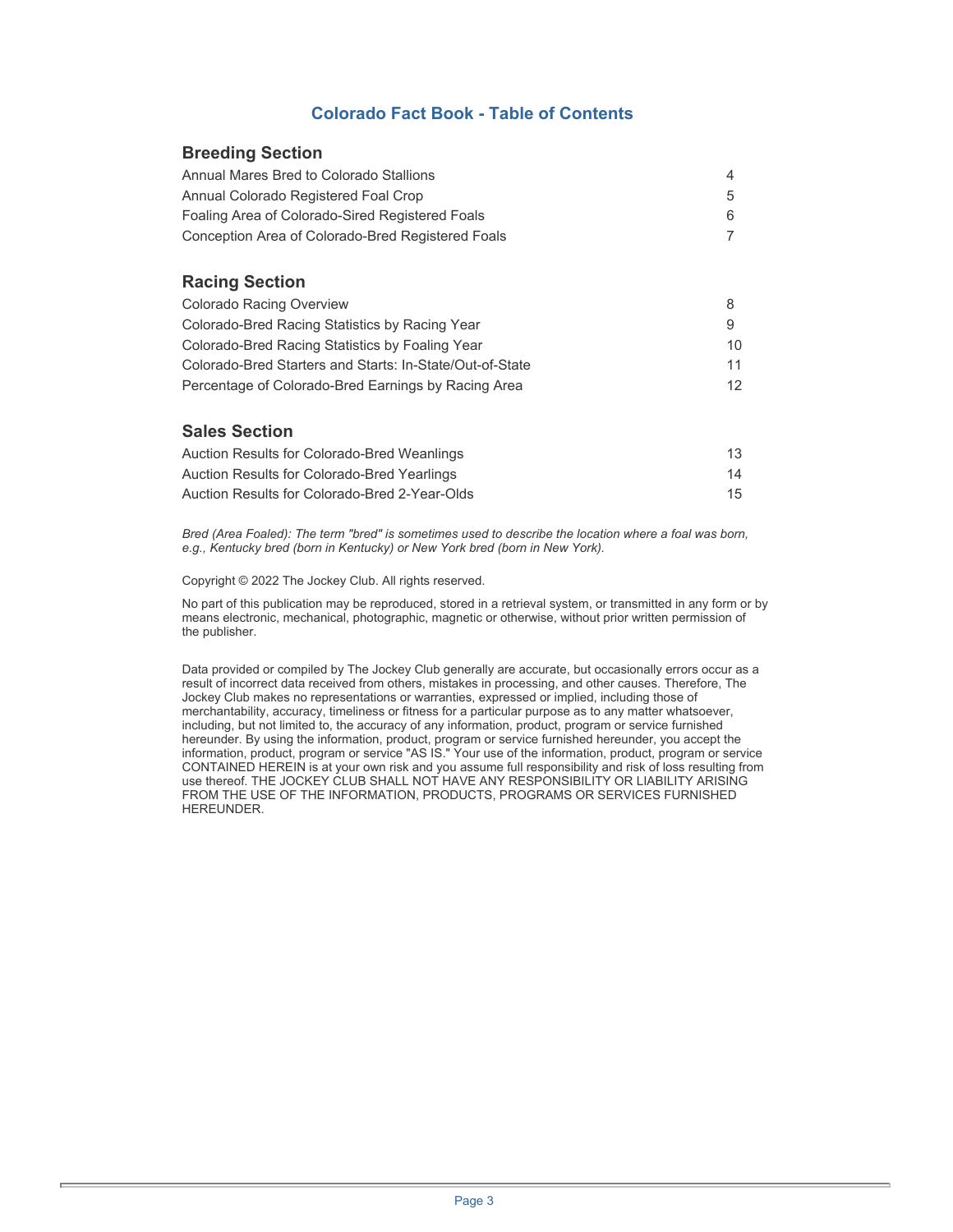

#### Annual Mares Bred to Colorado Stallions

| Year | <b>Mares</b><br><b>Bred</b> | Pct. of NA | <b>Stallions</b> | <b>Pct. of NA</b> | Avg.<br><b>Book Size</b> | Avg. NA<br><b>Book Size</b> |
|------|-----------------------------|------------|------------------|-------------------|--------------------------|-----------------------------|
| 2001 | 447                         | 0.7        | 82               | 1.8               | 5.5                      | 13.7                        |
| 2002 | 473                         | 0.7        | 84               | 1.9               | 5.6                      | 14.1                        |
| 2003 | 503                         | 0.8        | 87               | 2.0               | 5.8                      | 14.2                        |
| 2004 | 470                         | 0.7        | 75               | 1.7               | 6.3                      | 14.6                        |
| 2005 | 452                         | 0.7        | 63               | 1.5               | 7.2                      | 15.1                        |
| 2006 | 352                         | 0.6        | 54               | 1.3               | 6.5                      | 15.5                        |
| 2007 | 303                         | 0.5        | 54               | 1.4               | 5.6                      | 15.8                        |
| 2008 | 275                         | 0.5        | 49               | 1.3               | 5.6                      | 15.6                        |
| 2009 | 190                         | 0.4        | 36               | 1.1               | 5.3                      | 14.9                        |
| 2010 | 148                         | 0.3        | 31               | 1.0               | 4.8                      | 14.2                        |
| 2011 | 150                         | 0.4        | 30               | 1.1               | 5.0                      | 14.2                        |
| 2012 | 165                         | 0.4        | 32               | 1.2               | 5.2                      | 14.7                        |
| 2013 | 180                         | 0.5        | 31               | 1.3               | 5.8                      | 15.5                        |
| 2014 | 188                         | 0.5        | 34               | 1.5               | 5.5                      | 16.5                        |
| 2015 | 182                         | 0.5        | 36               | 1.7               | 5.1                      | 18.1                        |
| 2016 | 153                         | 0.4        | 28               | 1.4               | 5.5                      | 18.4                        |
| 2017 | 138                         | 0.4        | 28               | 1.5               | 4.9                      | 18.2                        |
| 2018 | 125                         | 0.4        | 32               | 1.8               | 3.9                      | 18.7                        |
| 2019 | 106                         | 0.3        | 25               | 1.5               | 4.2                      | 19.0                        |
| 2020 | 61                          | 0.2        | 19               | 1.2               | 3.2                      | 19.6                        |
| 2021 | 38                          | 0.1        | 11               | 0.9               | 3.5                      | 23.3                        |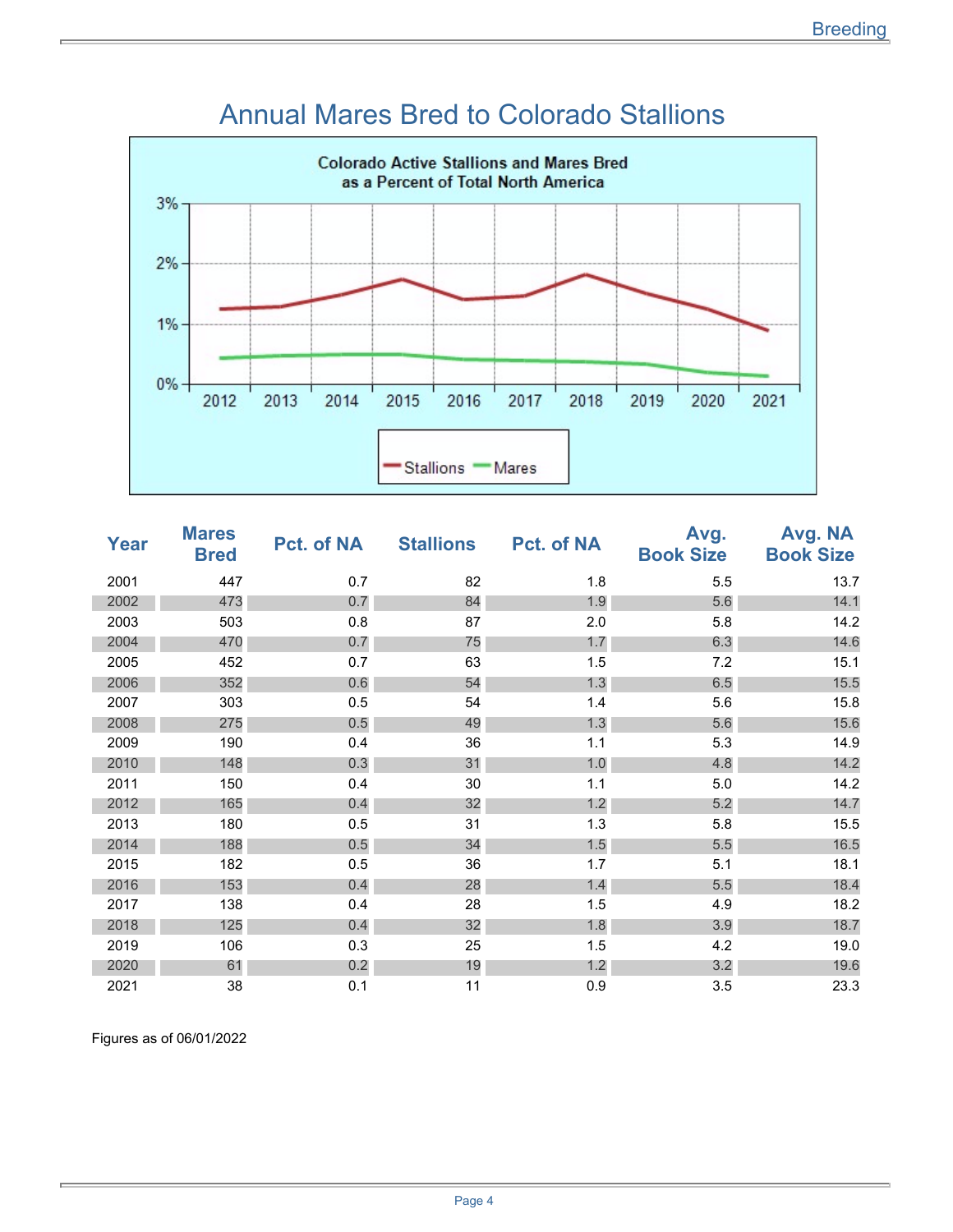

## Annual Colorado Registered Foal Crop

| <b>Crop</b><br>Year | <b>Colorado</b> | <b>North</b><br><b>America</b> | Pct. of<br><b>NA Crop</b> |
|---------------------|-----------------|--------------------------------|---------------------------|
| 2000                | 283             | 37,755                         | 0.7                       |
| 2001                | 235             | 37,901                         | 0.6                       |
| 2002                | 248             | 35,978                         | 0.7                       |
| 2003                | 259             | 37,067                         | 0.7                       |
| 2004                | 294             | 37,949                         | 0.8                       |
| 2005                | 246             | 38,365                         | 0.6                       |
| 2006                | 219             | 38,104                         | 0.6                       |
| 2007                | 182             | 37,499                         | 0.5                       |
| 2008                | 160             | 35,274                         | 0.5                       |
| 2009                | 133             | 32,364                         | 0.4                       |
| 2010                | 107             | 28,420                         | 0.4                       |
| 2011                | 101             | 24,939                         | 0.4                       |
| 2012                | 104             | 23,542                         | 0.4                       |
| 2013                | 93              | 23,248                         | 0.4                       |
| 2014                | 104             | 23,001                         | 0.5                       |
| 2015                | 112             | 23,045                         | 0.5                       |
| 2016                | 111             | 22,680                         | 0.5                       |
| 2017                | 118             | 22,249                         | 0.5                       |
| 2018                | 106             | 21,259                         | 0.5                       |
| 2019                | 83              | 20,433                         | 0.4                       |
| 2020                | 69              | 20,500 *                       | 0.3                       |

\* Estimated figure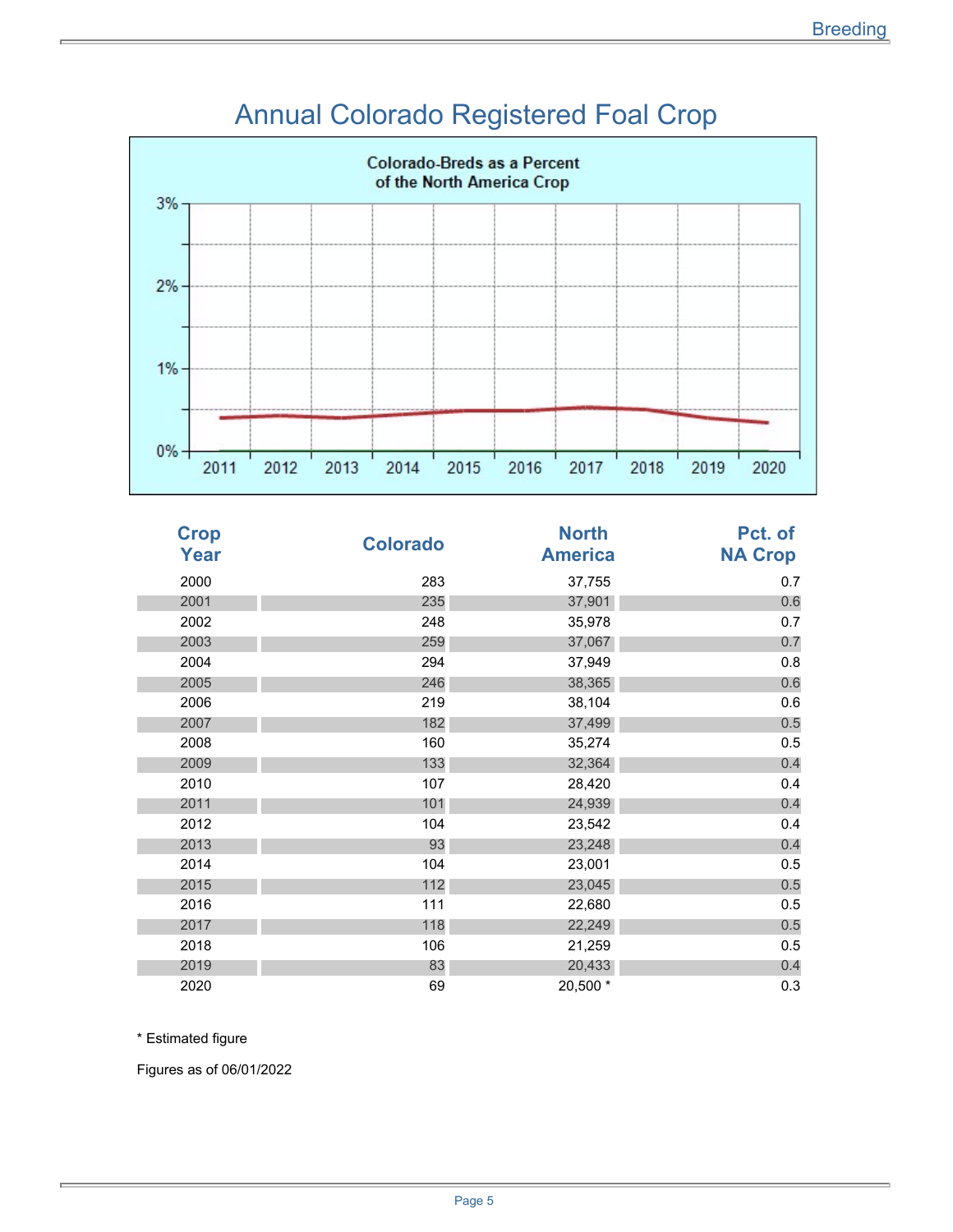# Foaling Area of Colorado-Sired Registered Foals

#### **Crop Year**

| <b>Foaling Area</b> | 2020 | 2019     | 2018 | 2017 | 2016     |
|---------------------|------|----------|------|------|----------|
| CO                  | 44   | 57       | 65   | 76   | 79       |
| <b>OR</b>           |      |          |      |      | 0        |
| <b>KS</b>           |      | $\Omega$ | 0    | ŋ    | 0        |
| UT                  |      |          |      |      | 0        |
| AZ                  |      |          | 0    | 2    |          |
| <b>WY</b>           |      |          |      |      | O        |
| MT                  | 0    | $\Omega$ | O    |      | $\Omega$ |
| <b>TX</b>           |      |          |      |      |          |
| <b>Total</b>        | 49   | 60       | 65   | 79   | 81       |

Note: Figures include only foals born in the U.S., Canada and Puerto Rico. Ranked by number of registered foals in 2020 Figures as of 06/01/2022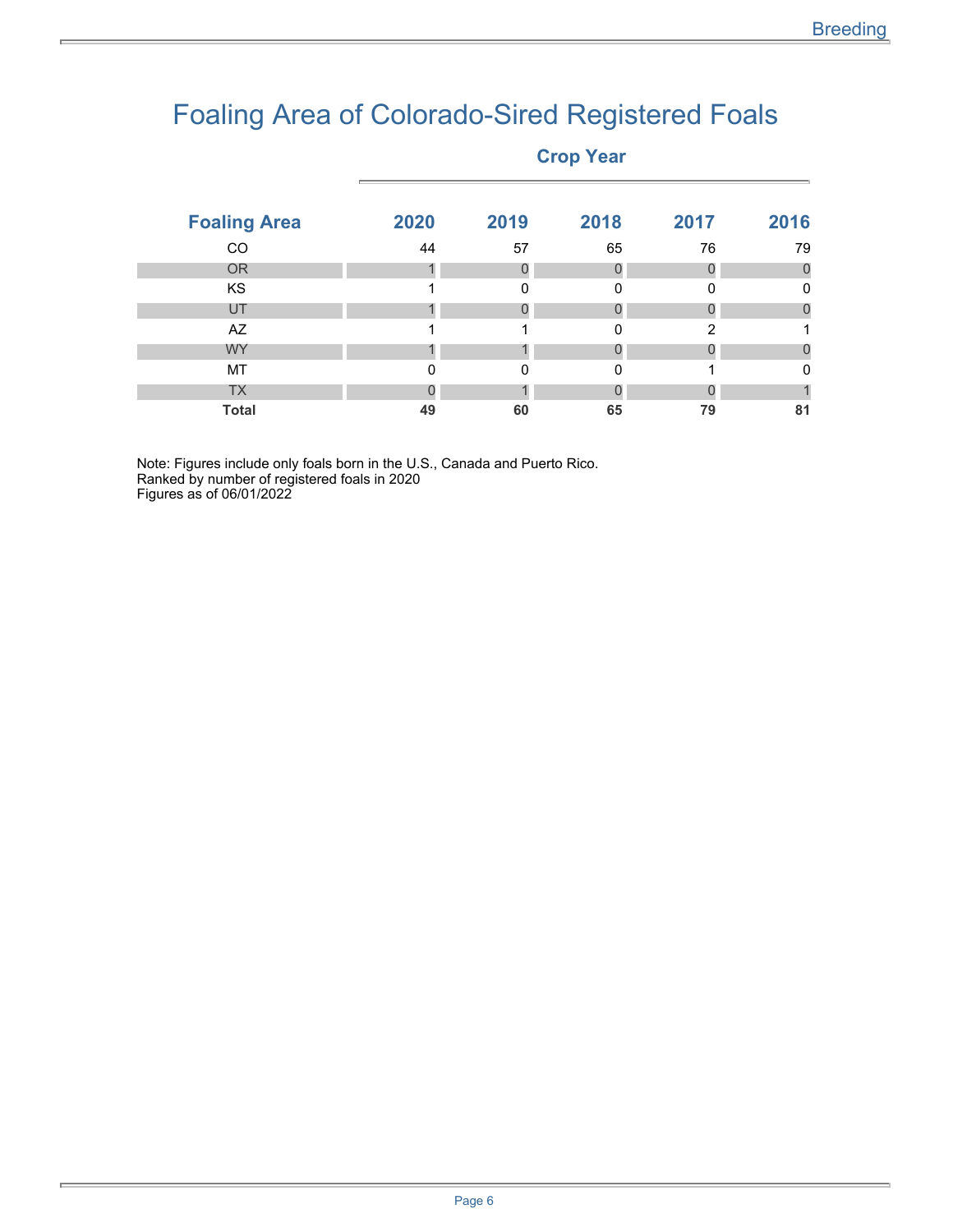### Conception Area of Colorado-Bred Registered Foals

**Crop Year** 

| <b>Conception Area</b> | 2020                    | 2019                      | 2018           | 2017           | 2016           |
|------------------------|-------------------------|---------------------------|----------------|----------------|----------------|
| CO                     | 44                      | 57                        | 65             | 76             | 79             |
| KY                     | 14                      | 11                        | 25             | 25             | 16             |
| <b>WY</b>              | $\overline{4}$          | $\ensuremath{\mathsf{3}}$ | 0              | 1              | $\mathbf 0$    |
| <b>AZ</b>              | $\overline{\mathbf{c}}$ | $\overline{c}$            | 3              | $\overline{4}$ | 5              |
| OK                     | $\overline{2}$          | $\overline{2}$            |                | 3              | 0              |
| <b>NM</b>              | $\overline{2}$          | 3                         |                |                | $\overline{2}$ |
| CA                     |                         | 1                         | $\mathbf 0$    |                | 5              |
| <b>OR</b>              | $\mathbf 0$             | 0                         |                | 0              | $\mathbf 0$    |
| <b>TN</b>              | 0                       |                           | 0              | 0              | 0              |
| <b>TX</b>              | 0                       | 2                         |                | 1              | 0              |
| <b>NY</b>              | 0                       | $\mathbf 0$               | $\mathbf 0$    | $\overline{2}$ | 0              |
| <b>AR</b>              | 0                       | 1                         | 0              |                | 0              |
| FL                     | 0                       | 0                         |                | 0              | 0              |
| IA                     | 0                       | 0                         | 0              | 0              |                |
| ID                     | 0                       | $\mathbf 0$               | $\overline{2}$ | 3              |                |
| KS                     | 0                       | 0                         | 0              |                |                |
| <b>ND</b>              | 0                       | 0                         | 0              | n              |                |
| <b>Total</b>           | 69                      | 83                        | 106            | 119            | 111            |
|                        |                         |                           |                |                |                |

Note: Figures include only foals conceived in the U.S., Canada and Puerto Rico and where the conception area is known. Ranked by number of registered foals in 2020. Figures as of 06/01/2022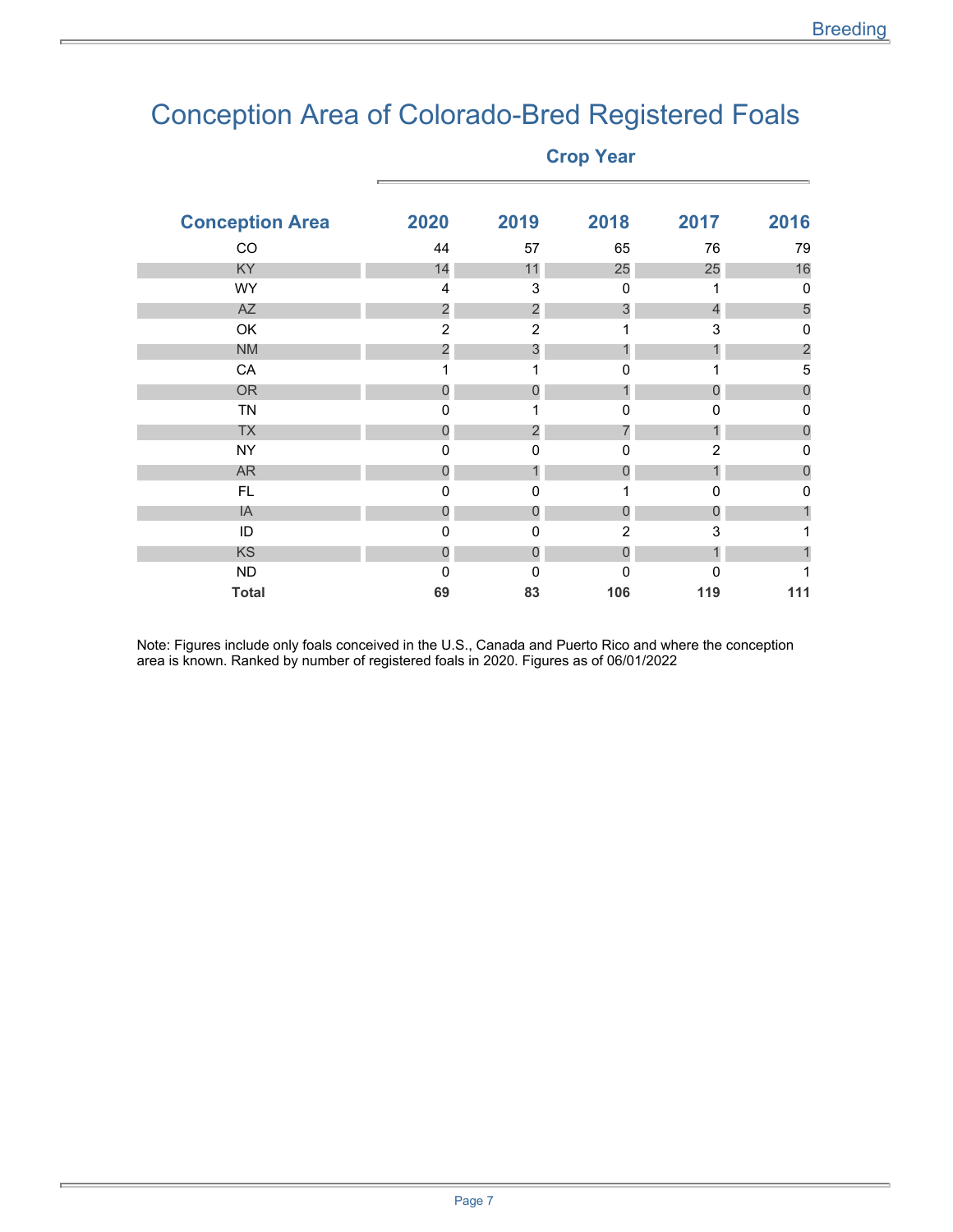

#### Colorado Racing Overview

| Year | <b>Races</b> | <b>Purses</b> | <b>Starters</b> | <b>Starts</b> | <b>Race</b><br><b>Days</b> | <b>Avg. Field</b><br><b>Size</b> | Avg.<br><b>Purse</b><br>per Race |
|------|--------------|---------------|-----------------|---------------|----------------------------|----------------------------------|----------------------------------|
| 2001 | 295          | 2,655,570     | 698             | 2,374         | 37                         | 8.0                              | 9,002                            |
| 2002 | 332          | 2,957,300     | 817             | 2,918         | 41                         | 8.8                              | 8,908                            |
| 2003 | 285          | 2,572,565     | 707             | 2,353         | 47                         | 8.3                              | 9,027                            |
| 2004 | 252          | 1,974,025     | 546             | 1,721         | 37                         | 6.8                              | 7,833                            |
| 2005 | 253          | 1,994,800     | 665             | 2,107         | 37                         | 8.3                              | 7,885                            |
| 2006 | 243          | 1,817,564     | 578             | 1,936         | 36                         | 8.0                              | 7,480                            |
| 2007 | 243          | 1,889,567     | 507             | 1,697         | 35                         | 7.0                              | 7,776                            |
| 2008 | 208          | 1,668,460     | 550             | 1,643         | 36                         | 7.9                              | 8,021                            |
| 2009 | 199          | 1,657,218     | 527             | 1,598         | 36                         | 8.0                              | 8,328                            |
| 2010 | 234          | 2,435,736     | 675             | 2,079         | 38                         | 8.9                              | 10,409                           |
| 2011 | 232          | 2,659,956     | 611             | 2,038         | 38                         | 8.8                              | 11,465                           |
| 2012 | 232          | 2,656,257     | 563             | 1,912         | 37                         | 8.2                              | 11,449                           |
| 2013 | 250          | 2,964,405     | 652             | 2,122         | 39                         | 8.5                              | 11,858                           |
| 2014 | 233          | 2,803,342     | 552             | 1,740         | 35                         | 7.5                              | 12,032                           |
| 2015 | 231          | 2,822,188     | 508             | 1,671         | 35                         | 7.2                              | 12,217                           |
| 2016 | 248          | 2,705,814     | 556             | 1,932         | 36                         | 7.8                              | 10,911                           |
| 2017 | 257          | 2,756,891     | 537             | 1,846         | 39                         | 7.2                              | 10,727                           |
| 2018 | 246          | 2,631,496     | 453             | 1,662         | 36                         | 6.8                              | 10,697                           |
| 2019 | 223          | 2,146,965     | 399             | 1,447         | 35                         | 6.5                              | 9,628                            |
| 2020 | 210          | 1,769,232     | 603             | 1,691         | 34                         | 8.1                              | 8,425                            |
| 2021 | 162          | 2,075,107     | 408             | 1,070         | 30                         | 6.6                              | 12,809                           |

Note: Purses represent all available money, including monies not won and returned to state breeder or other funds.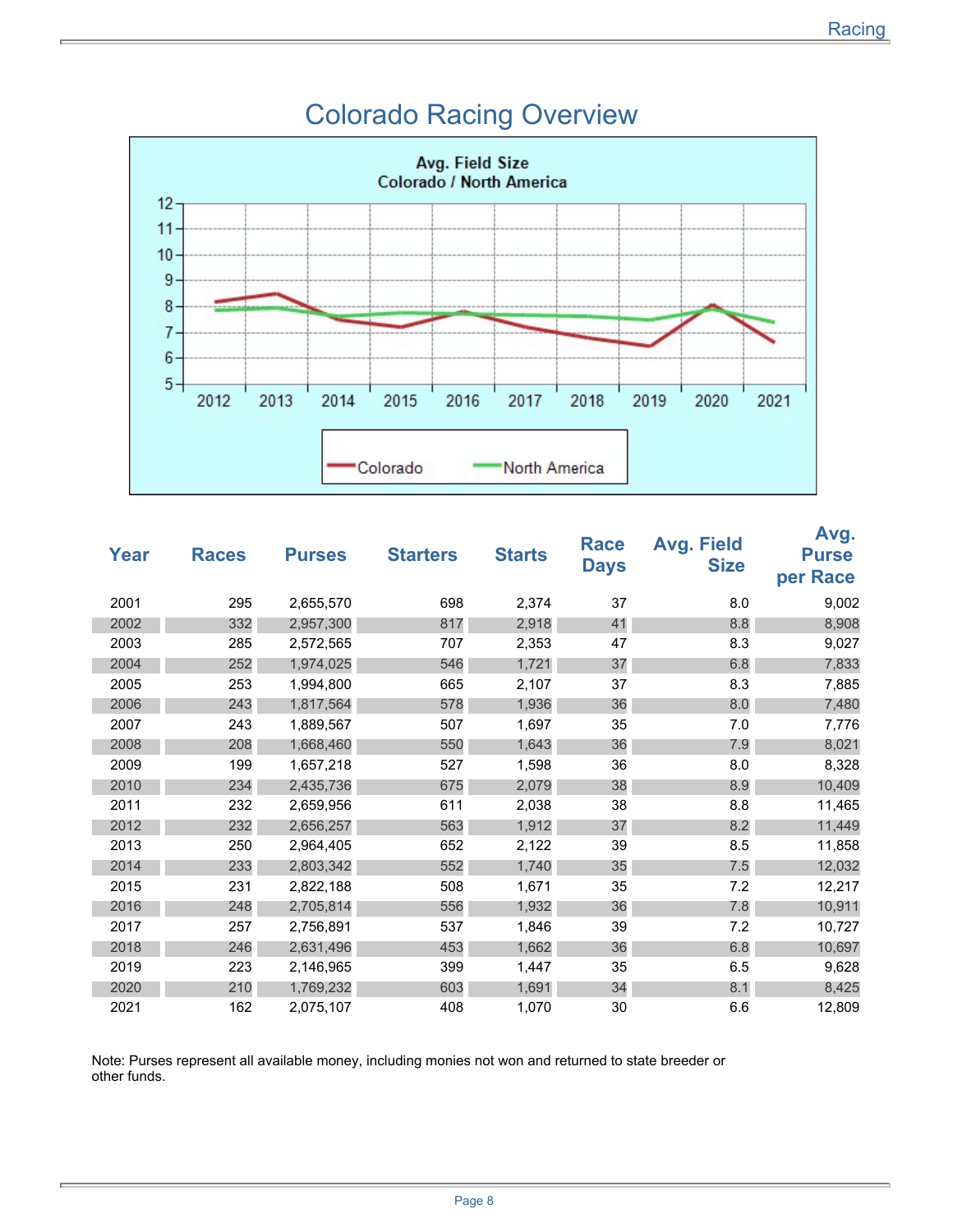

#### Colorado-Bred Racing Statistics by Racing Year

| <b>Racing</b><br><b>Year</b> | <b>Starters</b> | <b>Starts</b> | <b>Earnings</b> | <b>Avg. Earnings</b><br>per Starter | <b>Avg. Starts</b><br>per Starter |
|------------------------------|-----------------|---------------|-----------------|-------------------------------------|-----------------------------------|
| 2001                         | 293             | 1,661         | 1,627,928       | 5,556                               | 5.7                               |
| 2002                         | 318             | 1,780         | 1,781,242       | 5,601                               | 5.6                               |
| 2003                         | 338             | 1,811         | 2,256,381       | 6,676                               | 5.4                               |
| 2004                         | 359             | 1,769         | 2,213,162       | 6,165                               | 4.9                               |
| 2005                         | 376             | 1,882         | 1,925,435       | 5,121                               | 5.0                               |
| 2006                         | 357             | 1,894         | 1,964,756       | 5,504                               | 5.3                               |
| 2007                         | 353             | 1,822         | 2,140,188       | 6,063                               | 5.2                               |
| 2008                         | 336             | 1,753         | 1,686,991       | 5,021                               | 5.2                               |
| 2009                         | 285             | 1,383         | 1,399,237       | 4,910                               | 4.9                               |
| 2010                         | 293             | 1,359         | 1,461,706       | 4,989                               | 4.6                               |
| 2011                         | 259             | 1,300         | 1,556,205       | 6,009                               | 5.0                               |
| 2012                         | 220             | 1,059         | 1,425,482       | 6,479                               | 4.8                               |
| 2013                         | 209             | 1,024         | 1,464,453       | 7,007                               | 4.9                               |
| 2014                         | 188             | 953           | 1,531,987       | 8,149                               | 5.1                               |
| 2015                         | 209             | 976           | 1,476,640       | 7,065                               | 4.7                               |
| 2016                         | 205             | 1,056         | 1,617,587       | 7,891                               | 5.2                               |
| 2017                         | 203             | 1,035         | 1,608,193       | 7,922                               | 5.1                               |
| 2018                         | 209             | 1,137         | 1,841,101       | 8,809                               | 5.4                               |
| 2019                         | 223             | 1,132         | 1,770,720       | 7,940                               | 5.1                               |
| 2020                         | 229             | 980           | 1,082,522       | 4,727                               | 4.3                               |
| 2021                         | 155             | 837           | 1,347,963       | 8,697                               | 5.4                               |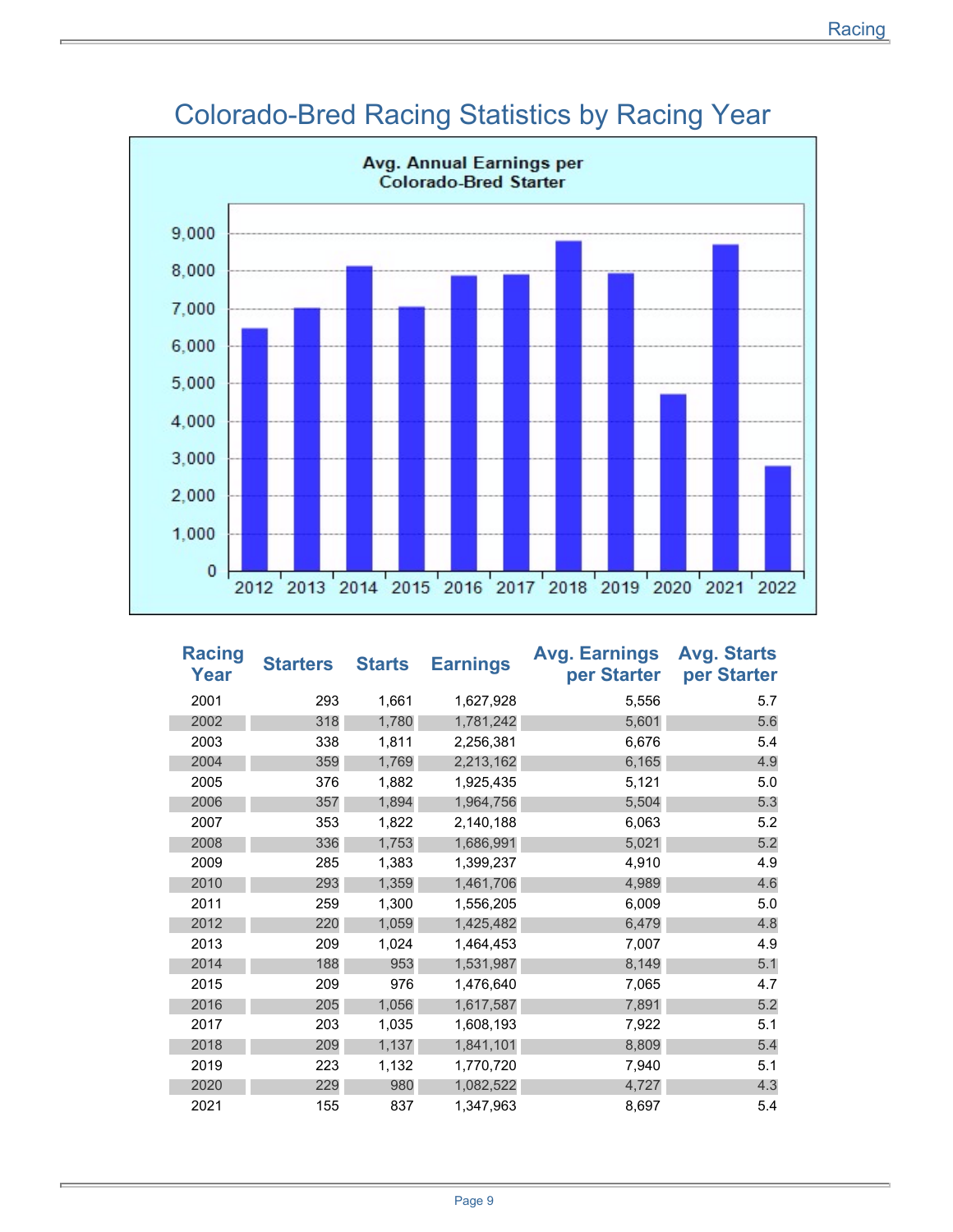## Colorado-Bred Racing Statistics by Foaling Year

| <b>Foaling</b><br>Year | Reg.<br><b>Foals</b> | <b>Starters</b> | <b>Lifetime</b><br><b>Starts</b> | <b>Lifetime</b><br><b>Earnings</b> | <b>Avg. Earnings</b><br>per Starter | <b>Avg. Starts</b><br>per Starter |
|------------------------|----------------------|-----------------|----------------------------------|------------------------------------|-------------------------------------|-----------------------------------|
| 2000                   | 283                  | 144             | 1,901                            | 2,560,174                          | 17,779                              | 13.2                              |
| 2001                   | 235                  | 137             | 2,181                            | 2,640,600                          | 19,274                              | 15.9                              |
| 2002                   | 248                  | 123             | 1,758                            | 1,549,364                          | 12,596                              | 14.3                              |
| 2003                   | 259                  | 136             | 1,707                            | 1,610,112                          | 11,839                              | 12.6                              |
| 2004                   | 294                  | 121             | 1,640                            | 1,677,703                          | 13,865                              | 13.6                              |
| 2005                   | 246                  | 125             | 1,941                            | 1,829,970                          | 14,640                              | 15.5                              |
| 2006                   | 219                  | 106             | 1,136                            | 1,512,739                          | 14,271                              | 10.7                              |
| 2007                   | 182                  | 86              | 1,111                            | 1,500,243                          | 17,445                              | 12.9                              |
| 2008                   | 160                  | 82              | 969                              | 1,308,280                          | 15,955                              | 11.8                              |
| 2009                   | 133                  | 64              | 910                              | 1,200,637                          | 18,760                              | 14.2                              |
| 2010                   | 107                  | 53              | 630                              | 1,245,199                          | 23,494                              | 11.9                              |
| 2011                   | 101                  | 64              | 856                              | 1,252,937                          | 19,577                              | 13.4                              |
| 2012                   | 104                  | 65              | 760                              | 1,201,167                          | 18,479                              | 11.7                              |
| 2013                   | 93                   | 63              | 659                              | 1,037,431                          | 16,467                              | 10.5                              |
| 2014                   | 104                  | 68              | 671                              | 1,177,720                          | 17,319                              | 9.9                               |
| 2015                   | 112                  | 67              | 457                              | 812,848                            | 12,132                              | 6.8                               |
| 2016                   | 112                  | 67              | 432                              | 880,628                            | 13,144                              | 6.4                               |
| 2017                   | 118                  | 69              | 406                              | 638,004                            | 9,246                               | 5.9                               |
| 2018                   | 106                  | 60              | 386                              | 643,813                            | 10,730                              | 6.4                               |
| 2019                   | 83                   | 30              | 98                               | 283,906                            | 9,464                               | 3.3                               |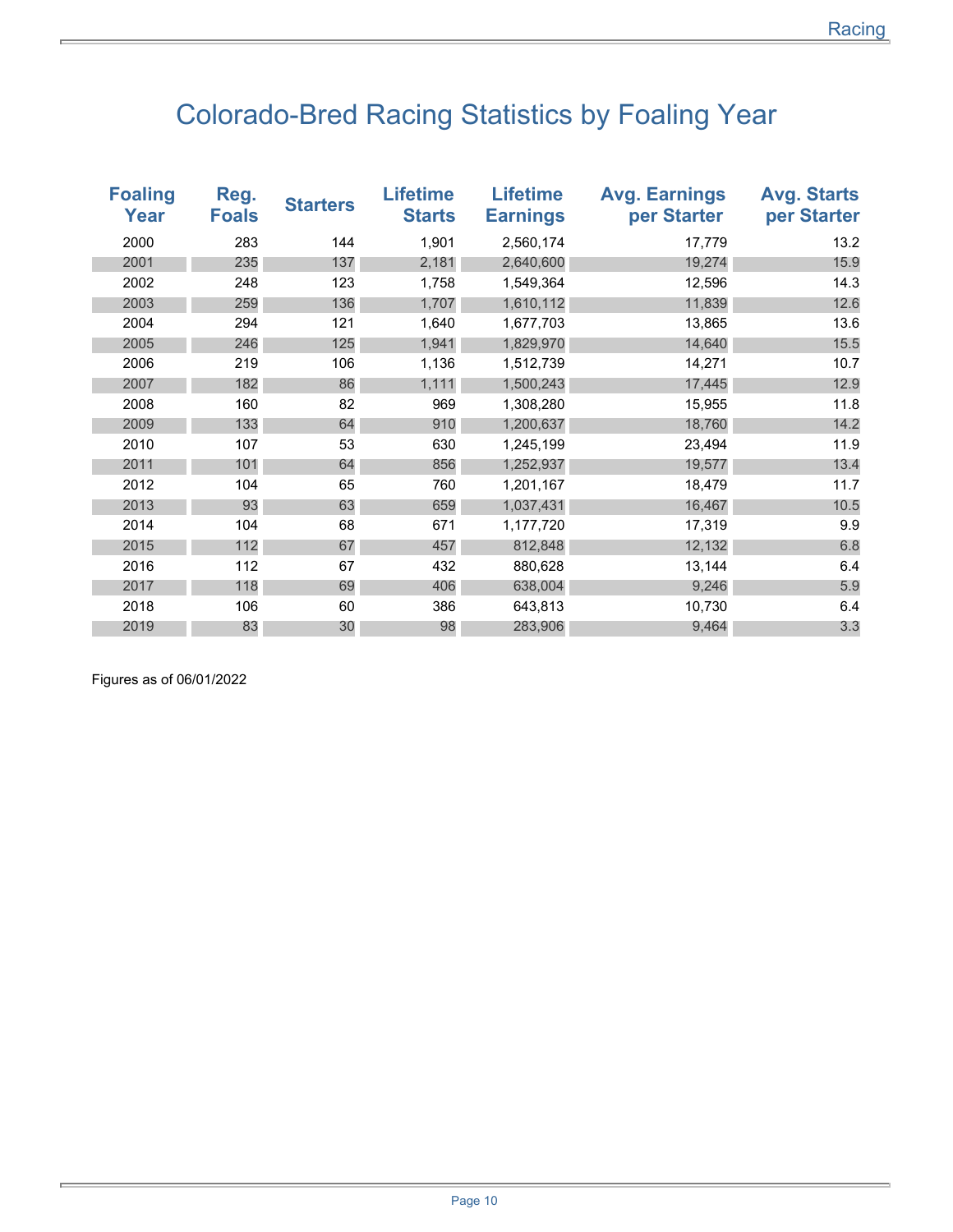

### Colorado-Bred Starters and Starts: In-State/Out-of-State

| <b>Foaling</b><br>Year | <b>Total</b><br><b>Starters</b> | <b>In-State</b><br><b>Starters</b> | Pct. of<br><b>In-State</b><br><b>Starters</b> | <b>Total</b><br><b>Starts</b> | <b>In-State</b><br><b>Starts</b> | Pct. of<br><b>In-State</b><br><b>Starts</b> |
|------------------------|---------------------------------|------------------------------------|-----------------------------------------------|-------------------------------|----------------------------------|---------------------------------------------|
| 2000                   | 144                             | 121                                | 84.0                                          | 1,901                         | 949                              | 49.9                                        |
| 2001                   | 137                             | 107                                | 78.1                                          | 2,181                         | 1,093                            | 50.1                                        |
| 2002                   | 123                             | 106                                | 86.2                                          | 1,758                         | 938                              | 53.4                                        |
| 2003                   | 136                             | 118                                | 86.8                                          | 1,707                         | 962                              | 56.4                                        |
| 2004                   | 121                             | 96                                 | 79.3                                          | 1,640                         | 816                              | 49.8                                        |
| 2005                   | 125                             | 100                                | 80.0                                          | 1,941                         | 1,057                            | 54.5                                        |
| 2006                   | 106                             | 92                                 | 86.8                                          | 1,136                         | 738                              | 65.0                                        |
| 2007                   | 86                              | 78                                 | 90.7                                          | 1,111                         | 772                              | 69.5                                        |
| 2008                   | 82                              | 75                                 | 91.5                                          | 969                           | 643                              | 66.4                                        |
| 2009                   | 64                              | 61                                 | 95.3                                          | 910                           | 646                              | 71.0                                        |
| 2010                   | 53                              | 48                                 | 90.6                                          | 630                           | 446                              | 70.8                                        |
| 2011                   | 64                              | 60                                 | 93.8                                          | 856                           | 540                              | 63.1                                        |
| 2012                   | 65                              | 60                                 | 92.3                                          | 760                           | 489                              | 64.3                                        |
| 2013                   | 63                              | 58                                 | 92.1                                          | 659                           | 478                              | 72.5                                        |
| 2014                   | 63                              | 58                                 | 92.1                                          | 442                           | 313                              | 70.8                                        |
| 2015                   | 67                              | 62                                 | 92.5                                          | 457                           | 341                              | 74.6                                        |
| 2016                   | 67                              | 62                                 | 92.5                                          | 432                           | 312                              | 72.2                                        |
| 2017                   | 69                              | 61                                 | 88.4                                          | 406                           | 298                              | 73.4                                        |
| 2018                   | 60                              | 52                                 | 86.7                                          | 386                           | 214                              | 55.4                                        |
| 2019                   | 30                              | 21                                 | 70.0                                          | 98                            | 51                               | 52.0                                        |

Note: In-state starters include any Thoroughbred that made at least one start in its native state.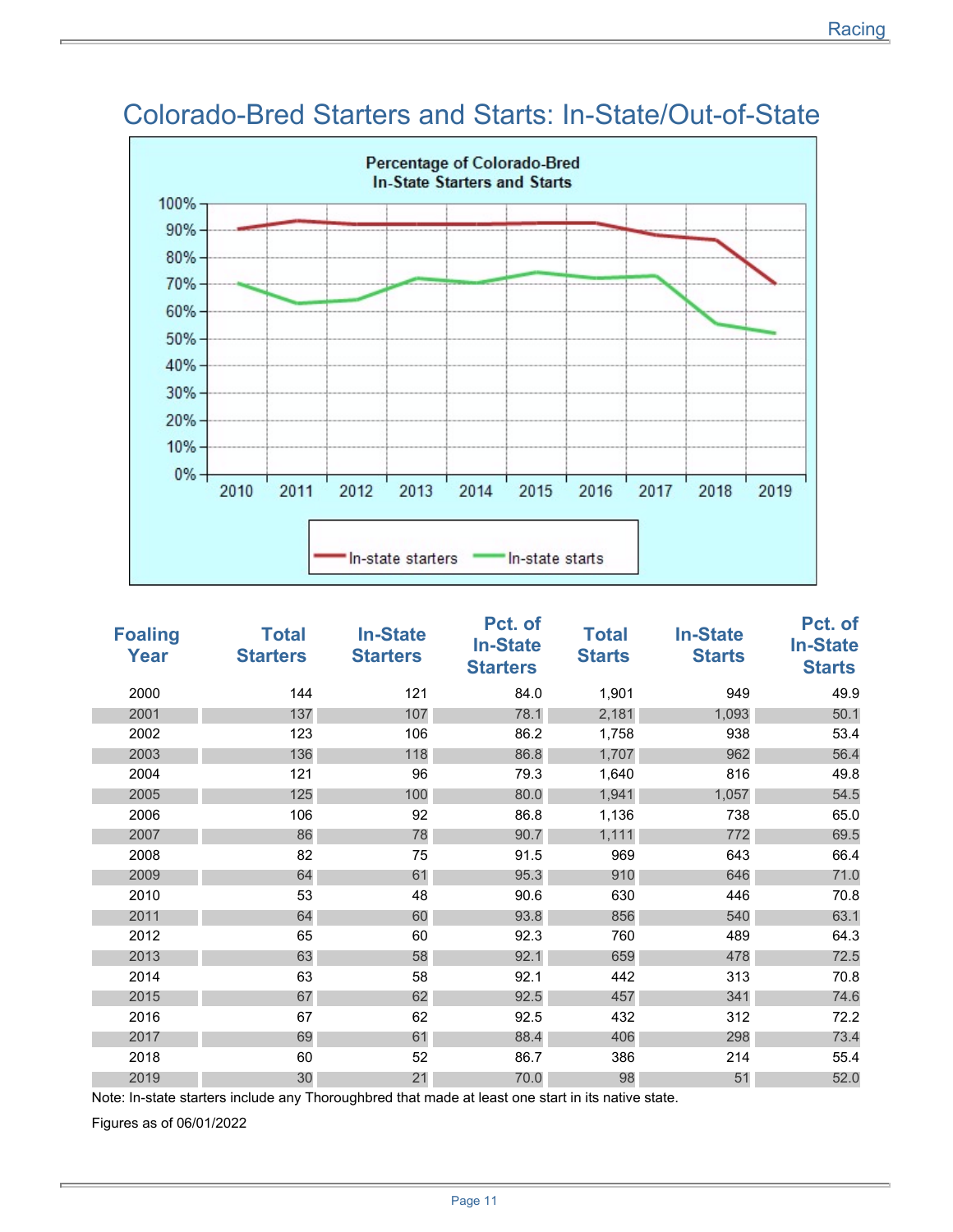### Percentage of Colorado-Bred Earnings by Racing Area

| <b>Racing Area</b> | 2021   | 2020     | 2019   | 2018     | 2017     |
|--------------------|--------|----------|--------|----------|----------|
| CO                 | 52.61% | 69.65%   | 72.98% | 80.29%   | 80.56%   |
| <b>AZ</b>          | 16.10% | 3.53%    | 8.48%  | 6.38%    | 3.90%    |
| <b>NE</b>          | 6.76%  | 1.48%    | 0.74%  | 0.55%    | 2.27%    |
| IA                 | 6.11%  | 0.71%    | 0.01%  | 1.54%    | 0.40%    |
| <b>WY</b>          | 4.97%  | 6.10%    | 1.31%  | 0.61%    | 0.36%    |
| <b>NM</b>          | 2.99%  | 7.09%    | 7.86%  | 3.90%    | 6.98%    |
| <b>WA</b>          | 1.76%  | 0.00%    | 0.00%  | 0.00%    | 0.07%    |
| <b>MN</b>          | 1.43%  | 0.79%    | 0.02%  | 0.39%    | 0.00%    |
| ON                 | 1.04%  | 0.21%    | 0.00%  | 0.00%    | $0.00\%$ |
| <b>MT</b>          | 1.03%  | $0.00\%$ | 0.00%  | 0.00%    | 0.00%    |
| AB                 | 0.94%  | 0.83%    | 0.11%  | 0.00%    | 0.00%    |
| WV                 | 0.74%  | $0.00\%$ | 0.05%  | 0.82%    | 0.00%    |
| <b>TX</b>          | 0.73%  | 1.08%    | 0.03%  | 0.00%    | 0.00%    |
| OK                 | 0.61%  | 0.93%    | 2.40%  | 1.01%    | 0.73%    |
| <b>NV</b>          | 0.55%  | 0.00%    | 0.15%  | 0.00%    | 0.48%    |
| <b>OR</b>          | 0.53%  | 0.37%    | 0.50%  | 0.62%    | 1.12%    |
| CA                 | 0.41%  | 2.57%    | 0.72%  | 0.02%    | 0.13%    |
| LA                 | 0.25%  | 1.64%    | 0.00%  | 0.00%    | 0.00%    |
| <b>NJ</b>          | 0.23%  | 1.53%    | 0.00%  | 0.02%    | 0.00%    |
| KY                 | 0.07%  | 0.70%    | 1.12%  | 1.98%    | 1.74%    |
| FL.                | 0.02%  | 0.07%    | 0.00%  | 0.00%    | 0.00%    |
| <b>NY</b>          | 0.02%  | 0.20%    | 0.00%  | 0.00%    | 0.00%    |
| OH                 | 0.01%  | 0.03%    | 0.57%  | 0.05%    | 0.00%    |
| PA                 | 0.00%  | 0.06%    | 0.00%  | 0.00%    | 0.00%    |
| SK                 | 0.00%  | 0.00%    | 0.16%  | 0.00%    | 0.00%    |
| VA                 | 0.00%  | $0.00\%$ | 0.11%  | 0.00%    | 0.00%    |
| DE                 | 0.00%  | 0.00%    | 0.67%  | 0.53%    | 0.00%    |
| <b>MB</b>          | 0.00%  | 0.01%    | 0.63%  | 0.00%    | 0.00%    |
| <b>MD</b>          | 0.00%  | $0.00\%$ | 0.00%  | 0.04%    | $0.00\%$ |
| <b>ND</b>          | 0.00%  | 0.02%    | 0.20%  | 0.00%    | 0.00%    |
| <b>AR</b>          | 0.00%  | 0.01%    | 0.26%  | 0.41%    | 1.15%    |
| ID                 | 0.00%  | $0.00\%$ | 0.06%  | $0.00\%$ | 0.00%    |
| $\sf IL$           | 0.00%  | 0.25%    | 0.00%  | 0.00%    | $0.00\%$ |
| IN                 | 0.00%  | 0.00%    | 0.71%  | 0.72%    | $0.00\%$ |

#### **Racing Year**

Ranked by percentage of total earnings in 2021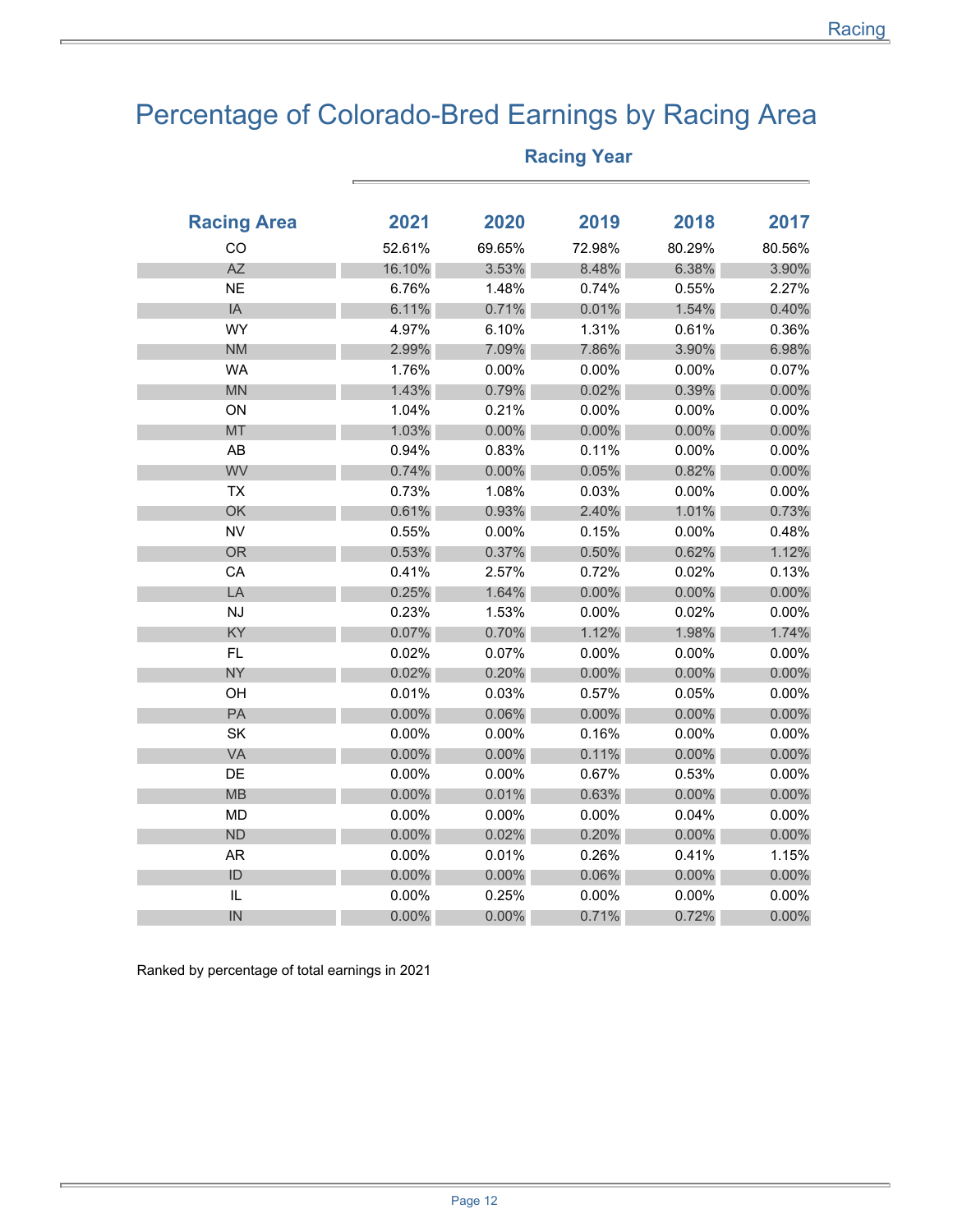

#### Auction Results for Colorado-Bred Weanlings

| <b>Sale</b><br>Year | # Sold         | Pct.<br><b>Change</b> | <b>Gross</b><br><b>Sales</b> | Pct.<br><b>Change</b> | Avg.<br><b>Price</b> | Pct.<br><b>Change</b> | <b>Median</b><br><b>Price</b> | Pct.<br><b>Change</b> |
|---------------------|----------------|-----------------------|------------------------------|-----------------------|----------------------|-----------------------|-------------------------------|-----------------------|
| 2001                | 3              | 0.0                   | 38,000                       | 0.0                   | 12,667               | 0.0                   | 10,000                        | 0.0                   |
| 2002                |                | $-66.7$               | 4,500                        | $-88.2$               | 4,500                | $-64.5$               | 4,500                         | $-55.0$               |
| 2003                | 0              | 0.0                   | 0                            | 0.0                   | $\Omega$             | 0.0                   | 0                             | 0.0                   |
| 2004                | $\overline{c}$ | 0.0                   | 18,200                       | 0.0                   | 9,100                | 0.0                   | 9,100                         | 0.0                   |
| 2005                | 0              | 0.0                   | 0                            | 0.0                   | 0                    | 0.0                   | 0                             | 0.0                   |
| 2006                | 0              | 0.0                   | 0                            | 0.0                   | $\mathbf 0$          | 0.0                   | 0                             | 0.0                   |
| 2007                | 0              | 0.0                   | 0                            | 0.0                   | 0                    | 0.0                   | 0                             | 0.0                   |
| 2008                | 0              | 0.0                   | 0                            | 0.0                   | 0                    | 0.0                   | $\Omega$                      | 0.0                   |
| 2009                | 0              | 0.0                   | 0                            | 0.0                   | 0                    | 0.0                   | 0                             | 0.0                   |
| 2010                | 0              | 0.0                   | 0                            | 0.0                   | $\overline{0}$       | 0.0                   | $\Omega$                      | 0.0                   |
| 2011                | $\overline{2}$ | 0.0                   | 19,000                       | 0.0                   | 9,500                | 0.0                   | 9,500                         | 0.0                   |
| 2012                | 0              | 0.0                   | $\overline{0}$               | 0.0                   | $\overline{0}$       | 0.0                   | $\Omega$                      | 0.0                   |
| 2013                | 0              | 0.0                   | 0                            | 0.0                   | 0                    | 0.0                   | 0                             | 0.0                   |
| 2014                | 0              | 0.0                   | 0                            | 0.0                   | 0                    | 0.0                   | 0                             | 0.0                   |
| 2015                | 0              | 0.0                   | 0                            | 0.0                   | 0                    | 0.0                   | 0                             | 0.0                   |
| 2016                | 0              | 0.0                   | 0                            | 0.0                   | 0                    | 0.0                   | $\Omega$                      | 0.0                   |
| 2017                | $\Omega$       | 0.0                   | 0                            | 0.0                   | 0                    | 0.0                   | 0                             | 0.0                   |
| 2018                | 1              | 0.0                   | 6,000                        | 0.0                   | 6,000                | 0.0                   | 6,000                         | 0.0                   |
| 2019                | 0              | 0.0                   | 0                            | 0.0                   | 0                    | 0.0                   | 0                             | 0.0                   |
| 2020                | 0              | 0.0                   | 0                            | 0.0                   | $\overline{0}$       | 0.0                   | $\overline{0}$                | 0.0                   |
| 2021                | 0              | 0.0                   | 0                            | 0.0                   | 0                    | 0.0                   | 0                             | 0.0                   |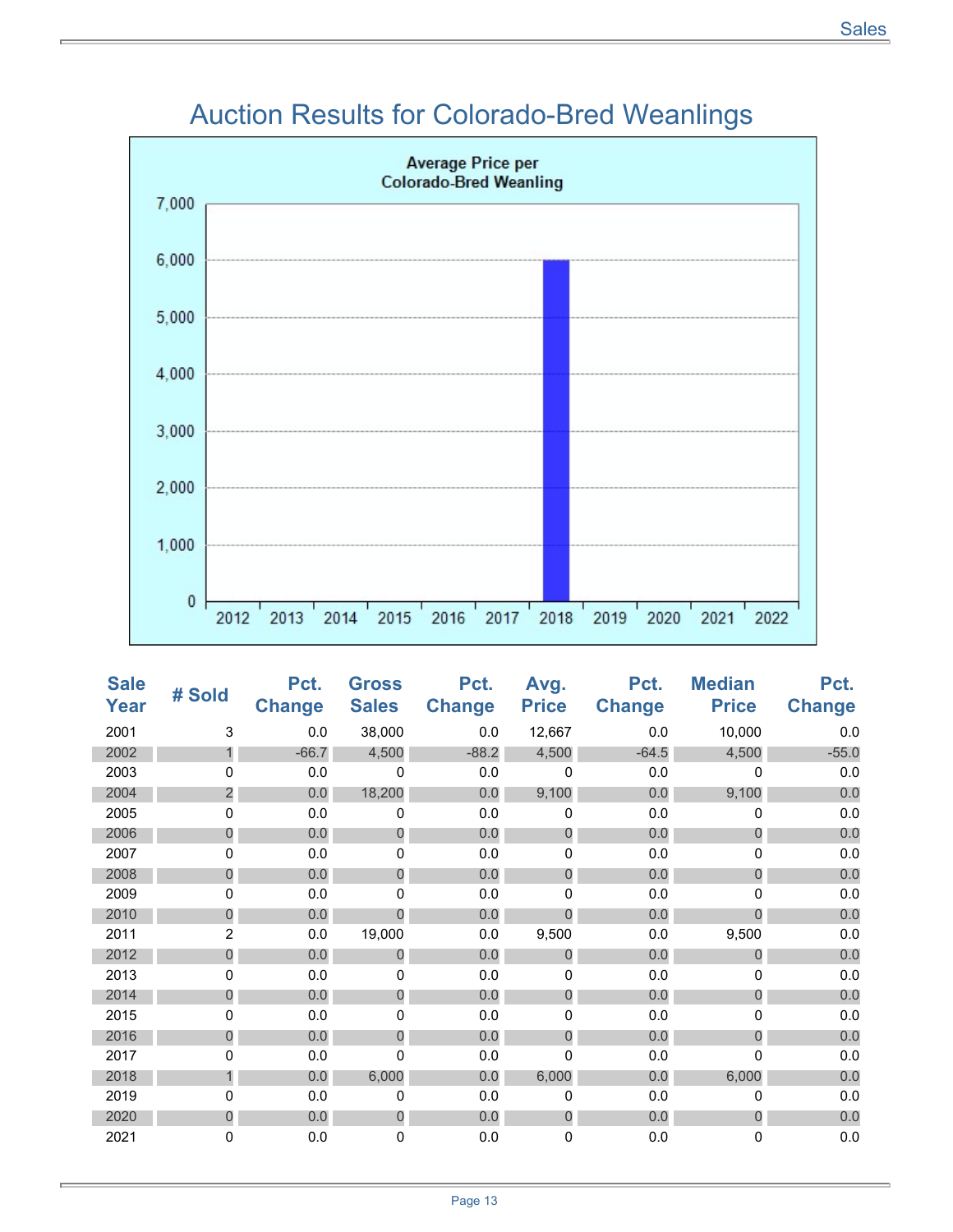

### Auction Results for Colorado-Bred Yearlings

| <b>Sale</b><br>Year | # Sold         | Pct.<br><b>Change</b> | <b>Gross</b><br><b>Sales</b> | Pct.<br><b>Change</b> | Avg.<br><b>Price</b> | Pct.<br><b>Change</b> | <b>Median</b><br><b>Price</b> | Pct.<br><b>Change</b> |
|---------------------|----------------|-----------------------|------------------------------|-----------------------|----------------------|-----------------------|-------------------------------|-----------------------|
| 2001                | 6              | 0.0                   | 17,100                       | 0.0                   | 2,850                | 0.0                   | 2,350                         | 0.0                   |
| 2002                | 7              | 16.7                  | 215,100                      | 1157.9                | 30,729               | 978.2                 | 7,500                         | 219.2                 |
| 2003                | 3              | $-57.1$               | 26,400                       | $-87.7$               | 8,800                | $-71.4$               | 6,700                         | $-10.7$               |
| 2004                | 1              | $-66.7$               | 5,000                        | $-81.1$               | 5,000                | $-43.2$               | 5,000                         | $-25.4$               |
| 2005                | 3              | 200.0                 | 14,700                       | 194.0                 | 4,900                | $-2.0$                | 6,000                         | 20.0                  |
| 2006                | $\mathbf 0$    | 0.0                   | 0                            | 0.0                   | 0                    | 0.0                   | $\overline{0}$                | 0.0                   |
| 2007                | $\overline{2}$ | 0.0                   | 17,000                       | 0.0                   | 8,500                | 0.0                   | 8,500                         | 0.0                   |
| 2008                | 2              | 0.0                   | 36,500                       | 114.7                 | 18,250               | 114.7                 | 18,250                        | 114.7                 |
| 2009                |                | $-50.0$               | 550                          | $-98.5$               | 550                  | $-97.0$               | 550                           | $-97.0$               |
| 2010                | $\overline{0}$ | 0.0                   | $\overline{0}$               | 0.0                   | $\overline{0}$       | 0.0                   | $\Omega$                      | 0.0                   |
| 2011                | 11             | 0.0                   | 140,000                      | 0.0                   | 12,727               | 0.0                   | 7,000                         | 0.0                   |
| 2012                | 18             | 63.6                  | 125,600                      | $-10.3$               | 6,978                | $-45.2$               | 4,150                         | $-40.7$               |
| 2013                | 18             | 0.0                   | 235,100                      | 87.2                  | 13,061               | 87.2                  | 10,050                        | 142.2                 |
| 2014                | 28             | 55.6                  | 198,650                      | $-15.5$               | 7,095                | $-45.7$               | 5,250                         | $-47.8$               |
| 2015                | 24             | $-14.3$               | 172,200                      | $-13.3$               | 7,175                | 1.1                   | 5,150                         | $-1.9$                |
| 2016                | 21             | $-12.5$               | 142,800                      | $-17.1$               | 6,800                | $-5.2$                | 5,200                         | 1.0                   |
| 2017                | 19             | $-9.5$                | 160,000                      | 12.0                  | 8,421                | 23.8                  | 6,000                         | 15.4                  |
| 2018                | 26             | 36.8                  | 419,150                      | 162.0                 | 16,121               | 91.4                  | 3,400                         | $-43.3$               |
| 2019                | 24             | $-7.7$                | 92,650                       | $-77.9$               | 3,860                | $-76.1$               | 2,050                         | $-39.7$               |
| 2020                | $\mathbf{1}$   | $-95.8$               | 4,800                        | $-94.8$               | 4,800                | 24.4                  | 4,800                         | 134.2                 |
| 2021                | $\overline{2}$ | 100.0                 | 37,500                       | 681.3                 | 18,750               | 290.6                 | 18,750                        | 290.6                 |